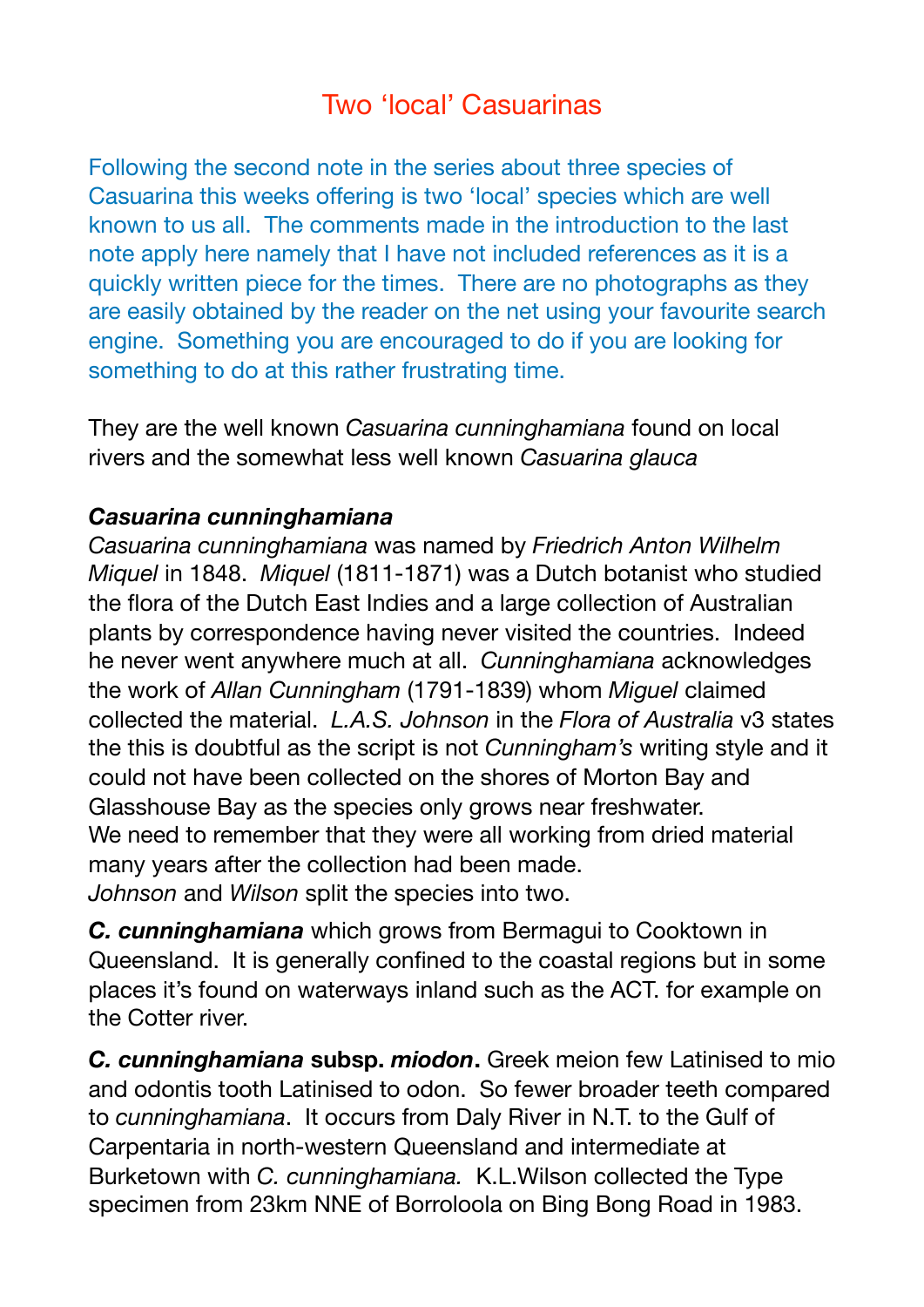It is a smaller tree to 10m with poor form compared to the much taller better formed *C. cunninghamiana*

This split is now accepted as the two have been found to be distinct genetically as well as morphologically.

*C. cunninghamiana* has been protected in NSW for a very long time because, as a riparian species with a strong root mat it has an ability to protect riverbanks. *Maiden* (1907) wrote in *The Forest Flora of New South Wales Vol.II* that:-

*"the banks had in the course of ages acquired an equilibrium which has largely been destroyed by the white man. He ruthlessly cut down the River Oaks to obtain more ready access to the river frontage, and to enlarge the area of cultivated land, but the latter aim has been defeated through the consequent falling in of the banks."* 

The NSW Water Act of 1926 ended the removal of she oak from riverbanks and all other natural grown trees of the species. The most recent NSW legislation specifically mentions the species as being protected.

The large medullary rays and light brown to reddish colour makes the wood attractive particularly when quarter-sawn. It is this feature that led the early europeans to call it she-oak as *Quercus* species exhibit the same feature. Unfortunately the wood is difficult to season and the recovery rate is prohibitively low due to these difficulties and fluting of the bole. These features have rendered the species non-commercial in Australia. The scientific literature reflects the fact that there has been little work done on the species such as detailed scientific measurements eg. growth rates, calorific values, provenance differences or other characteristics required for plantation decisionmaking. However small scale agroforestry proponent *Rowan Reid* is more enthusiastic claiming with careful selection it has some potential. The wood is a very good firewood and is well known historically as being favoured for bread making as it burns hot, without strong smells and importantly for mum (then) is fissile. In the past the wood was used for parts of wagons and other farm and forestry equipment now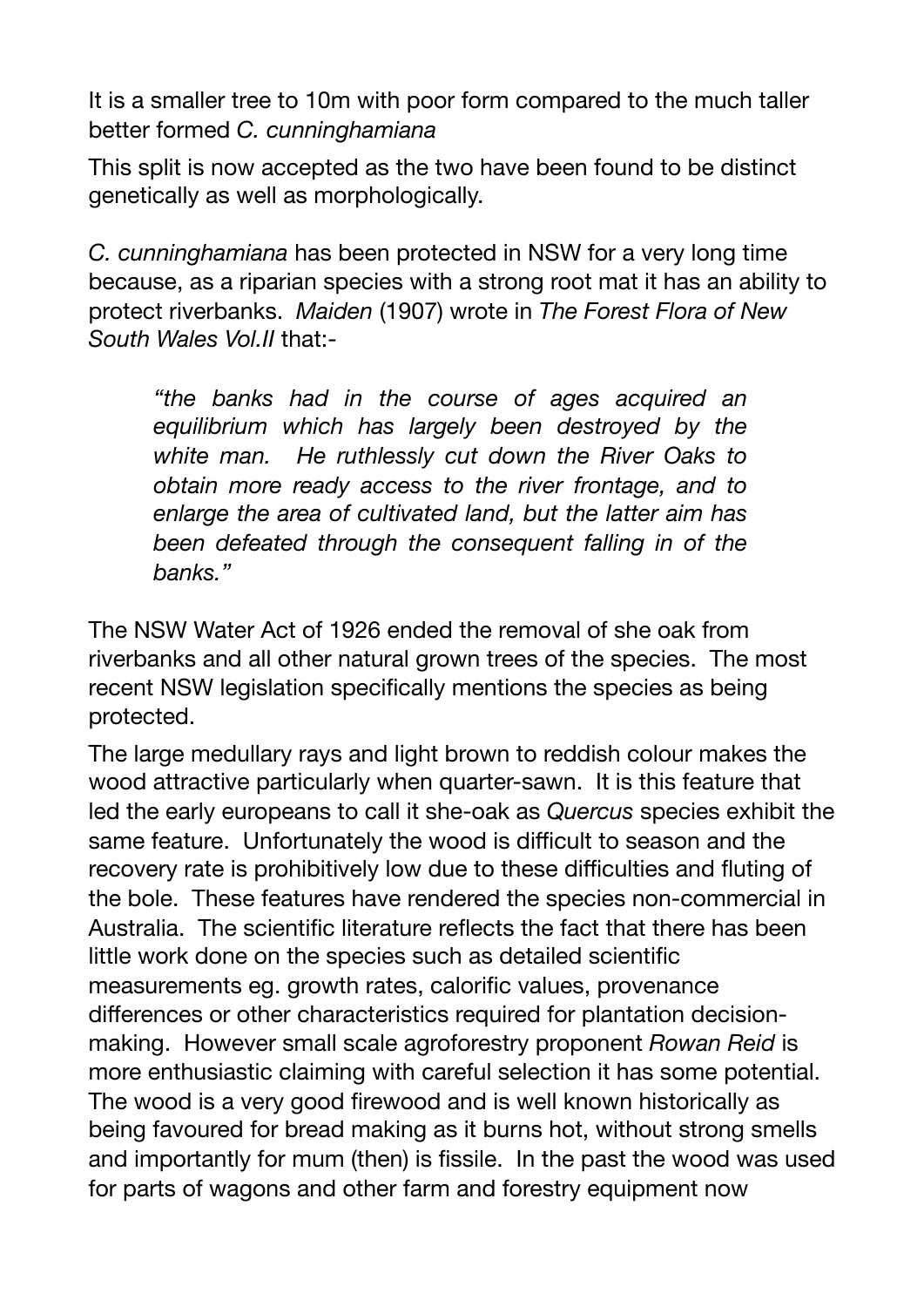replaced by metal. It has not found a niche in any of the specialised markets as other species are more favoured.

In some parts of southern Australia it is planted in urban areas such as Canberra where it is able to survive in quite dry sites at high stocking rates. However, in such situations it grows well for a time but eventually stops growing and without appropriate and timely thinning of the stems starts to decline. It would be helpful to have some indication of the basal area for optimum growth and health but such work is unlikely to be carried out at the present time.

The species is dioecious therefore in any planting some individuals will have the small cones present while others, being males will not. As with many trees where they have very heavy seed crops it is often indicative of extreme stress. It's roots have the common association with Frankia which symbiotically fix N.

As demonstrated by the 2003 fires in the ACT the species is killed by fire and many large trees on the Murrumbidgee River eventually succumbed and a new vigorous generation is replacing them. It is planted overseas for windbreaks, and shelter-belts but its ability to become invasive is of concern in many countries. It will form suckers but it is generally not a problem.

### *C. glauca*

*C. glauca* was named by *Franz Wilheim Sieber* (1789-1844) in 1826. He was born in Prague and collected in Europe and the Middle East before coming to Sydney in 1823 for six months. Unlike *Miguel* he must have collected his material himself. He spent the last 14 years of his life in a Prague asylum. He gives his name to *Eucalyptus sieberi* a local species found on the coastal side of the ranges.

Glauca refers to the colour of the small leaves being bluish-grey or green not the colour of a waxy coating more commonly the case in other species referred to as glauca. The cones are much larger than *C. cunninghamiana* but for us non-experts the usual identifier is the thicker branchlets and the site.

It grows along the coast from Bermagui to Gladstone and on Frazer Island on flat swampy sites with brackish or salty water. The soils tend to be alluvial with a high organic content and low pH. It can grow to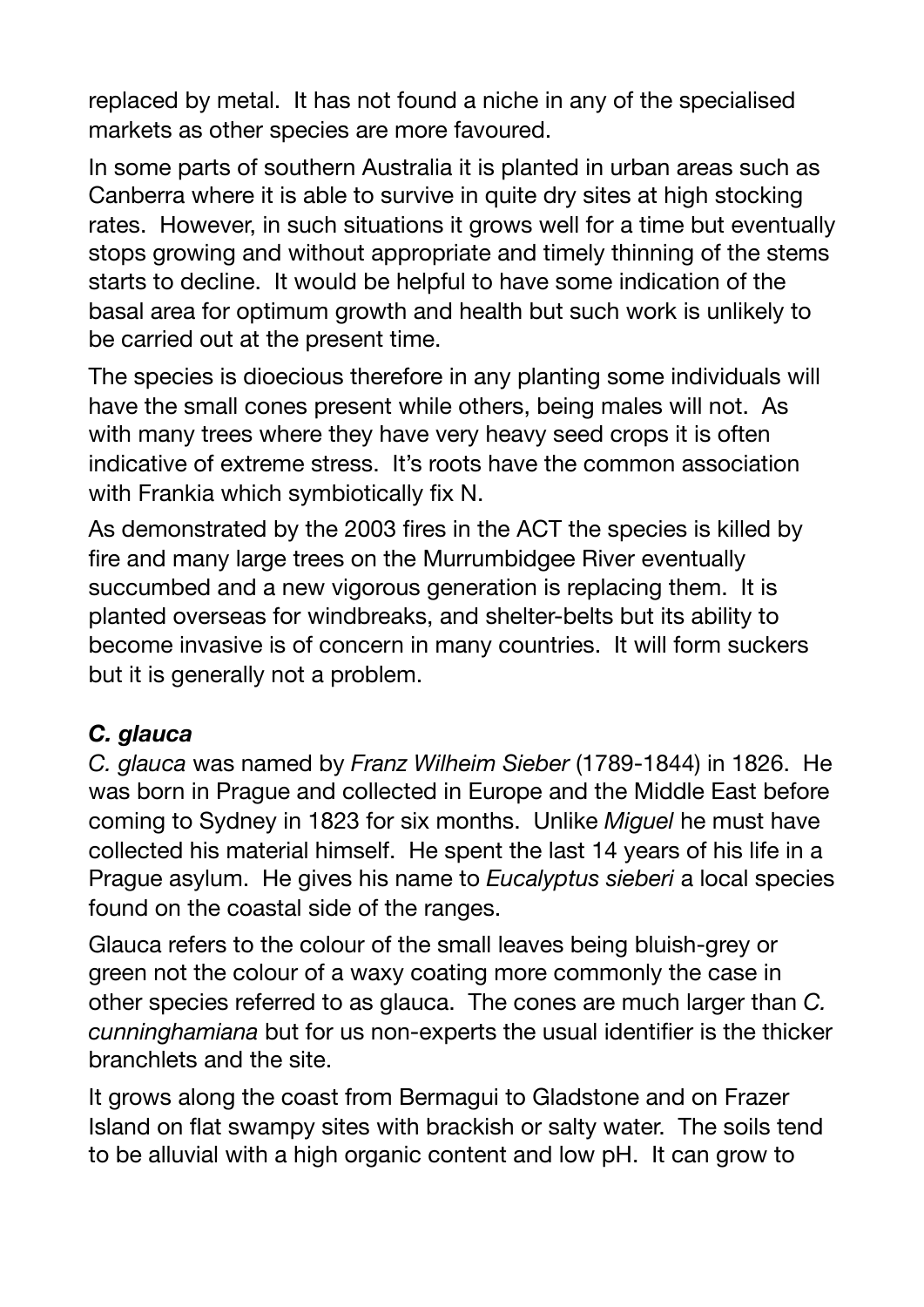14m and on very good sites up to 30m. The bole is often fluted and straight. Like most species in the genus it is dioecious.

This ability to grow in salty soils makes it an attractive option for ameliorating salt problems in areas where little frost occurs. It has the *Frankia* association found on all Casuarina species.

It strongly suckers which makes for dense stands. This fact makes it a problem where it is planted overseas. In parts of Florida and Hawaii it is regarded as noxious. It is also regarded as an environmental weed in WA and SA particularly the Mount Lofty Ranges. Clearly care would be needed if used in urban areas.

The wood is hard heavy 980kg/m3 and fissile it is used for small items and general farm uses. but the species is not commercial to any extent.

## Yes I know the title is two local species but read on.

#### *C. obesa*

*C. obesa* is often identified as a synonym for *C. Glauca* but is given species status in the *Flora of Australia* v3 although it has not been universally accepted. It is stated there that it closely resembles *C. glauca* but is separated on a number of morphological features. The species is said to be the western and inland variant of *C. glauca*.

*C. obesa* Miq. 1845 grows in south-western WA. with occurrences in Victoria and a now lost outlier in south-western N.S.W. The type specimen was collected for him; you will remember he never came to Australia; on the Swan River on the 27th June 1839.

It is used for agroforestry and encouraged by organisations such as Greening Australia for small scale projects with information sheets based on general observation rather than scientific data. This is indicative of the general point that the species is commercially marginal but has a role to play in environmental plantings primarily in W. A.

*C. Cunninghamiana* will readily hybridise with *C. glauca* and some work has been undertaken in that direction but there is not a great deal of hard data available in Australia.

A small number of trees in an un-replicated sewage effluent project in Wodonga gave a basal area of 12.4m2/ha at age 4 years and a mean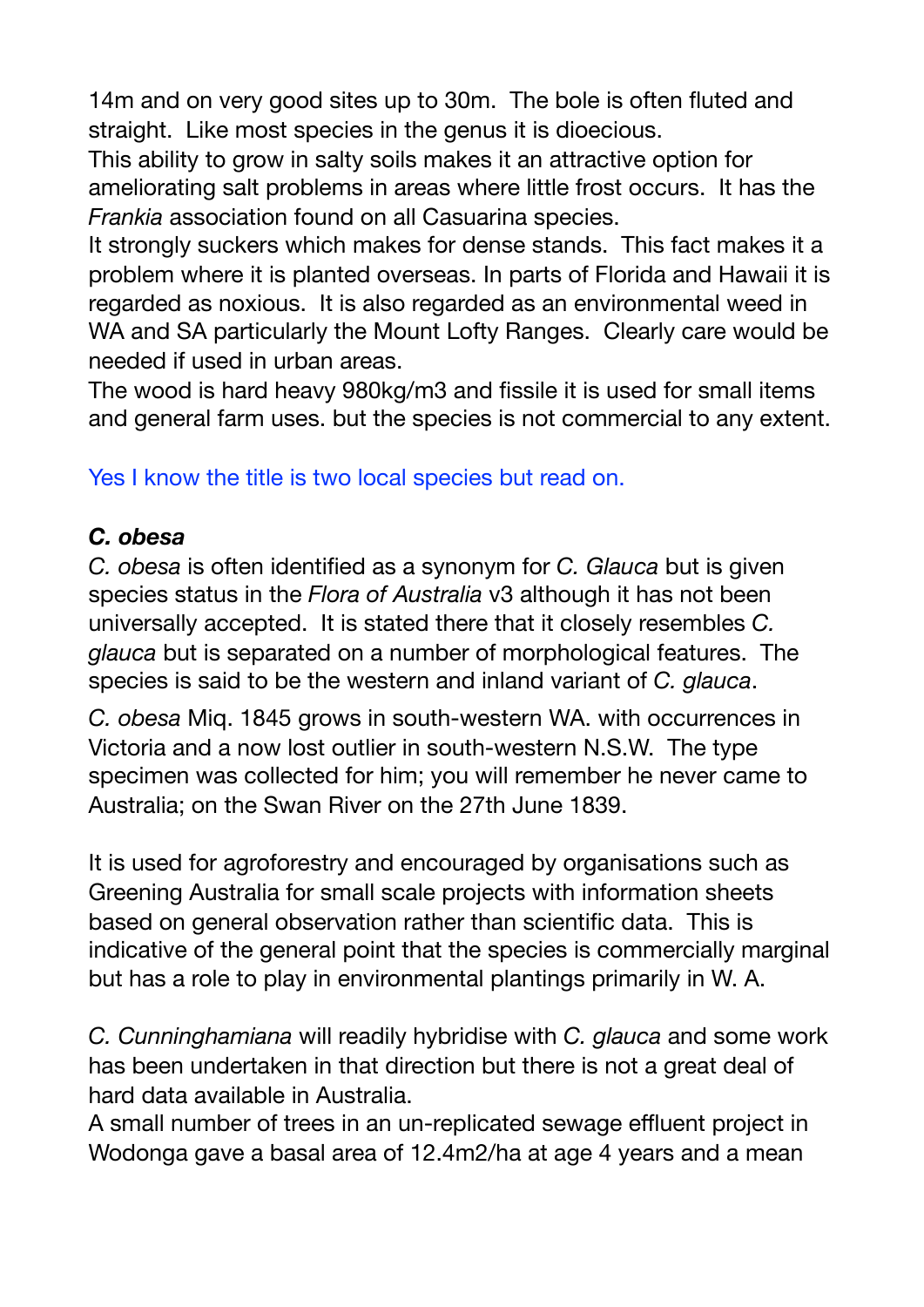height of 8.8m with 1690 stems/ha. There is some work being carried out overseas which may or may not be relevant in Australia.

These species seem destained to be of some interest but apart from the protection of riverbanks, undoubted bioenergy potential and urban plantings they seem unlikely to gain in importance in this country.

I have not been able to find a reference as to why Miguel named the species obesa. So the challenge for the week is to get back to me with an indication from the original publication which I have included here.

4. Casuarina obesa Miq. ramulis teretibus striolatis glabris, vaginarum dentibus 15 et pluribus lanceolatis appressis sensim sphacelatis et deliquescentibus, strobilis femineis breviter pedunculatis, maturis subglobosis utrinque truncatis, multifoveatis cristato-tuberculatis, bracteis lanceolatis fusce rostratis, marginibus extenuatis lacero-ciliolatis.

In depressis turfosis humidis ad fluvium Cygnorum supra oppidulum Perth, 27. Jun. 1839, et in solo calcareo ad aestuarium portus Leschenault, 30. Dec. 1839. Herb. Preiss. No. 2002.

Casuarinae equisetifoliae Forst. cognata, sed glabritie et vaginarum

dentibus statim dignoscenda.<br>
"Arbor 25-35-pedalis". Rami vetustiores sordide fusci subannulati,<br>
vaginarum dentibus hic illic persistentibus. Ramuli strictiusculi erecti, in sicco cinereo - virides, glaberrimi, laeves, cylindrici, subtiliter striati, internodiis 1-1<sup>1</sup>/<sub>2</sub> cent. longis. Vaginarum *dentes* erecti, lanceolati, fusci, versus apicem  $1-1/\frac{1}{2}$  cent. longis. Vaginarum dentes erecti, lanceolati, tusci, versus apiciolis, floccoso-laceri vel subciliati, apicibus sensim deliquescentibus. Stro-<br>bili feminei nascentes obovato-globosi pedunculos dense brac tes, marginibus albicantibus lacero-ciliatae.

To start you off my Smith's dictionary seems to indicate that obesa is Latin for fat or plump, alternatively, course or gross and possibly swollen and my Stern that ramulis = twig; teretibus = circular; striolatis = striated; glabris = grey-green. Where did he get obesa from? What is it that is plump? Or what else is obesa? Answers acknowledged in the next note.

And a letter to the Editor What next! Letter to the Editor,